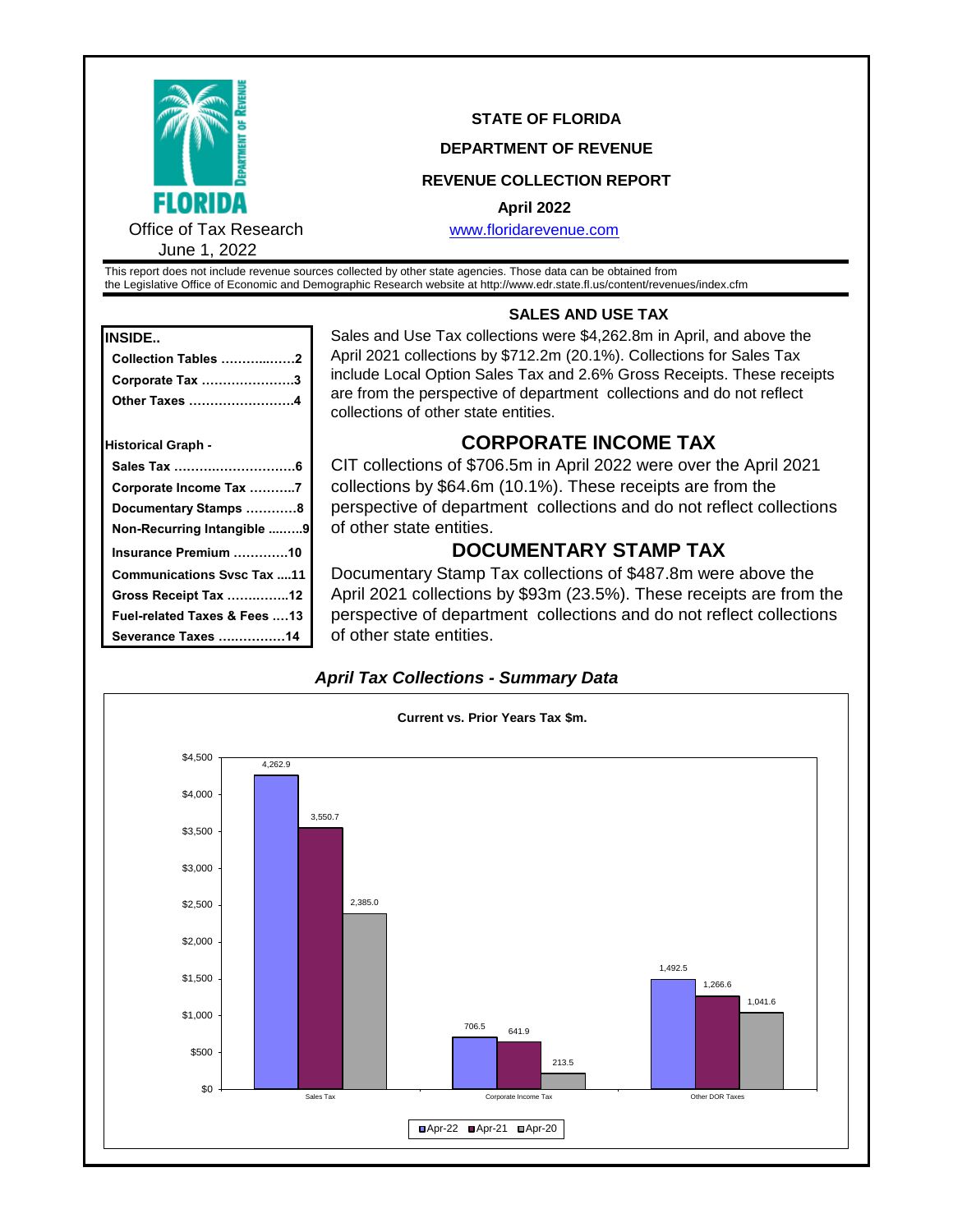# **Department of Revenue Total DOR Revenue Collections April-22**

# (\$m)

| General Revenue Sources (*)                                                                                                 | <b>Actual</b><br><b>Deposits</b> | <b>Prior Year</b><br><b>Deposits</b> | <b>Amount</b><br>over/(under)<br><b>Prior Year</b> | <b>Percent</b><br>over/(under)<br><b>Prior Year</b> | Year-to-Date<br>over/(under)<br><b>Prior Year</b> |  |  |  |
|-----------------------------------------------------------------------------------------------------------------------------|----------------------------------|--------------------------------------|----------------------------------------------------|-----------------------------------------------------|---------------------------------------------------|--|--|--|
| 1. Sales and Use Tax                                                                                                        | 4,262.89                         | 3,550.69                             | 712.20                                             | 20.06%                                              | 8,091.78                                          |  |  |  |
| 2. Communications Services Tax                                                                                              | 137.80                           | 137.31                               | 0.49                                               | 0.36%                                               | 1.91                                              |  |  |  |
| 3. Corp Income and Excise Tax                                                                                               | 706.51                           | 641.89                               | 64.62                                              | 10.07%                                              | 228.25                                            |  |  |  |
| 4. Documentary Stamp                                                                                                        | 487.81                           | 394.86                               | 92.95                                              | 23.54%                                              | 1,224.40                                          |  |  |  |
| 5. Insurance Premium                                                                                                        | 290.51                           | 239.37                               | 51.15                                              | 21.37%                                              | 127.78                                            |  |  |  |
| 6. Non-Recurring Intangible                                                                                                 | 72.61                            | 64.66                                | 7.95                                               | 12.29%                                              | 146.97                                            |  |  |  |
| 7. Severance-Oil & Gas                                                                                                      | 0.56                             | 0.14                                 | 0.42                                               | 298.53%                                             | 1.56                                              |  |  |  |
| 8. Severance-Solid Mineral                                                                                                  | 4.61                             | 4.89                                 | $-0.28$                                            | $-5.64%$                                            | $-2.83$                                           |  |  |  |
| 9. Audit Clearing Account                                                                                                   | 12.24                            | 7.30                                 | 4.94                                               | 67.72%                                              | 30.59                                             |  |  |  |
| 10. Warrant Clearing Account                                                                                                | 0.00                             | 0.00                                 | 0.00                                               | --                                                  | 0.00                                              |  |  |  |
| 11. GR Sources - Refunds                                                                                                    | $-612.72$                        | $-23.16$                             | $-589.56$                                          | $\overline{a}$                                      | $-491.76$                                         |  |  |  |
| <b>Subtotal: General Revenue Sources (*)</b>                                                                                | 5,362.83                         | 5,017.95                             | 344.88                                             | 6.87%                                               | 9,358.67                                          |  |  |  |
| This report does not include GR sources collected by other state agencies. Those data can be obtained from                  |                                  |                                      |                                                    |                                                     |                                                   |  |  |  |
| the Legislative Office of Economic and Demographic Research website at<br>http://edr.state.fl.us/content/revenues/index.cfm |                                  |                                      |                                                    |                                                     |                                                   |  |  |  |
| <b>Other Tax Sources</b>                                                                                                    |                                  |                                      |                                                    |                                                     |                                                   |  |  |  |
| 12. Governmental Leasehold                                                                                                  | 0.09                             | 0.05                                 | 0.04                                               | 79.73%                                              | 0.18                                              |  |  |  |
| 13. Tax on Fuel                                                                                                             | 388.23                           | 359.22                               | 29.01                                              | 8.08%                                               | 355.29                                            |  |  |  |
| 14. Pollutant Tax                                                                                                           | 26.55                            | 24.39                                | 2.16                                               | 8.86%                                               | 29.87                                             |  |  |  |
| 15. 2.5% Gross Receipt Utility                                                                                              | 58.58                            | 51.07                                | 7.52                                               | 14.72%                                              | 44.65                                             |  |  |  |
| 16. Solid Waste Return Taxes                                                                                                | 21.23                            | 18.72                                | 2.51                                               | 13.42%                                              | 28.29                                             |  |  |  |
| 17. Warranty Fee (Lemon Law)                                                                                                | 0.19                             | 0.22                                 | $-0.03$                                            | $-13.77%$                                           | $-0.05$                                           |  |  |  |
| 18. Prepaid Wireless E-911                                                                                                  | 2.56                             | 2.67                                 | $-0.11$                                            | $- -$                                               | 0.14                                              |  |  |  |
| 19. Miscellaneous                                                                                                           | 1.21                             | 1.33                                 | $-0.12$                                            | $-8.80%$                                            | 1.17                                              |  |  |  |
| 20. Other Sources - Refunds                                                                                                 | $-3.73$                          | $-3.24$                              | $-0.49$                                            | --                                                  | 3.82                                              |  |  |  |
| <b>Subtotal: Other Tax Sources</b>                                                                                          | 494.91                           | 454.42                               | 40.49                                              | 8.91%                                               | 463.35                                            |  |  |  |

| <b>Additional Deposits</b>             |        | Notes:          |
|----------------------------------------|--------|-----------------|
| 21. Clerk of Court - DOR Trust Fund    | 41.25  | (*) Repres      |
| 22. Unemployment Compensation          | 141.03 | earma           |
| 23. DOR Deposits for Other Agencies    | 577.90 | $(1)$ All lines |
| 24. DOR Child Support Payment Deposits | 2.22   | (2) This da     |
| <b>Subtotal: Additional Deposits</b>   | 762.39 | Depos           |

| <b>GRAND TOTAL - ALL DOR DEPOSITS</b> |          |
|---------------------------------------|----------|
| <b>NET DEPOSITS</b>                   | 6,620.13 |
| <b>Refunds included in above</b>      | 616.45   |
| <b>GROSS DEPOSITS</b>                 | 7,236.58 |

 $(*)$  Represents all DOR administered taxes that are wholly or partially earmarked for the General Revenue fund excluding service charges.

(1) All lines include applicable local option taxes administered by DOR.

(2) This data represents bank deposits by DOR for the month indicated. Deposit totals do not necessarily match totals in the Comptroller's official accounting records due to lags and adjustments in the accounting process.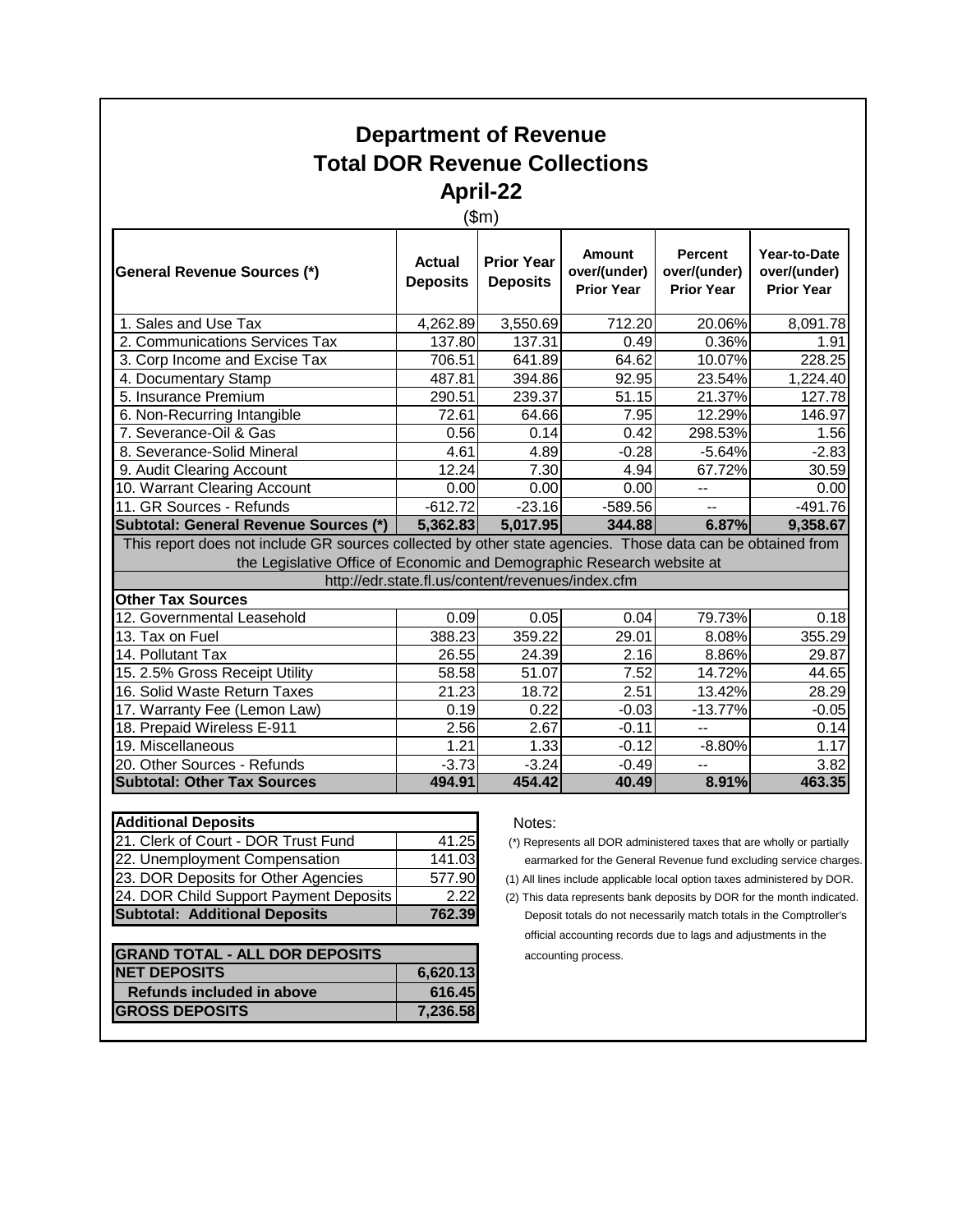## **CORPORATE INCOME TAX….**

… COLLECTIONS of \$706.5m in April 2022 were over the April 2021 collections by \$64.6m (10.1%).

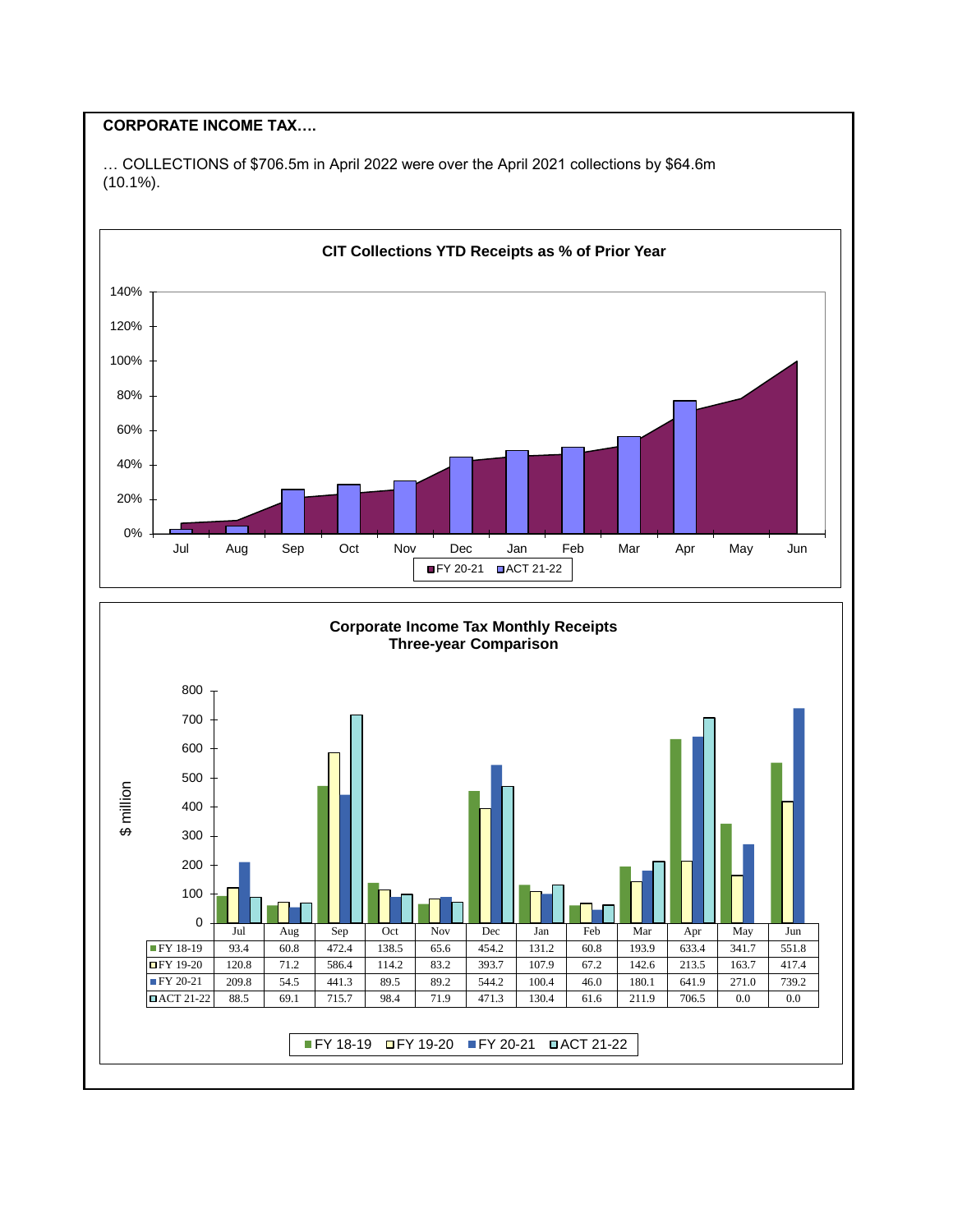# **OTHER DOR TAXES…**

…excluding Sales Tax and Corporate Income Tax, other taxes contributed \$1492.5m to DOR tax collections in April 2022. The April 2022 collections were \$226m (17.8%) above the same month previous year's collections. The Doc Stamp Collections in April 2022 were \$487.8m. Compared to April 2021 collections on Doc Stamp Taxes, the April 2022 collections were \$93m (23.5%) above.

The April 2022 collections of the Communications Services Tax compared to April 2021 collections were \$1.2m (-0.9%) below. The collections of Insurance Premium Tax in April were 253.8m. Compared to April 2021 collections on Insurance Premium Taxes, the April 2022 collections were \$51.1m (21.4%) above. The collections of Fuel-related Taxes & Fees in April were above the prior year by \$55.6m (15.5%). The non-recurring Intangible Tax collections were \$7.9m (12.3%) above the prior year.



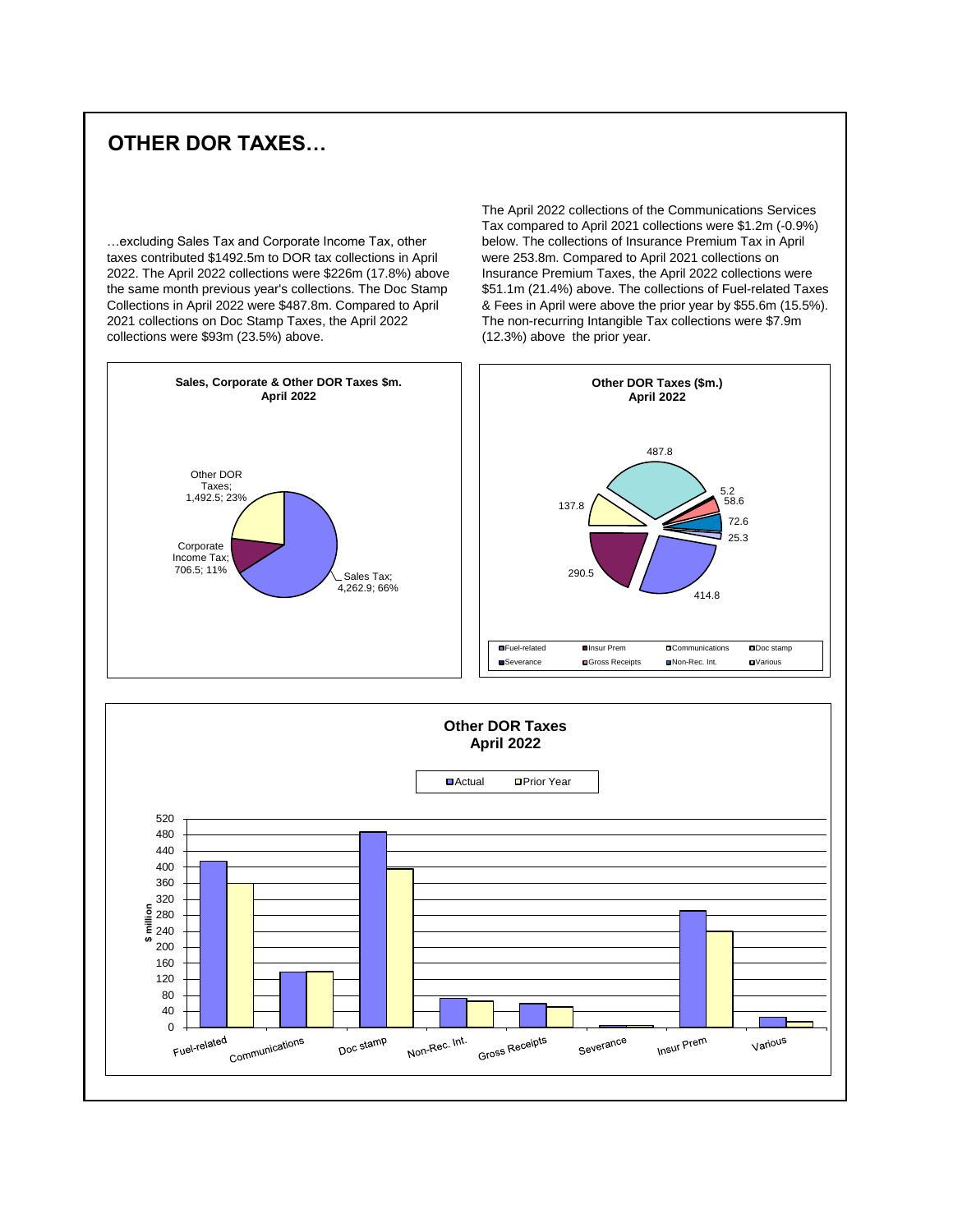# **HISTORICAL COMPARISON GRAPHS**

*Pages 6-14 contain graphs for individual tax sources comparing the current fiscal year's actual and projected collections and collections for the three most recent fiscal years. The upper panel on each page presents monthly collections. The lower panel compares actual and expected collections on a fiscal year basis. In the lower panel, the bars prefaced by 'ACT' depict actual collections through the current month of each respective year.*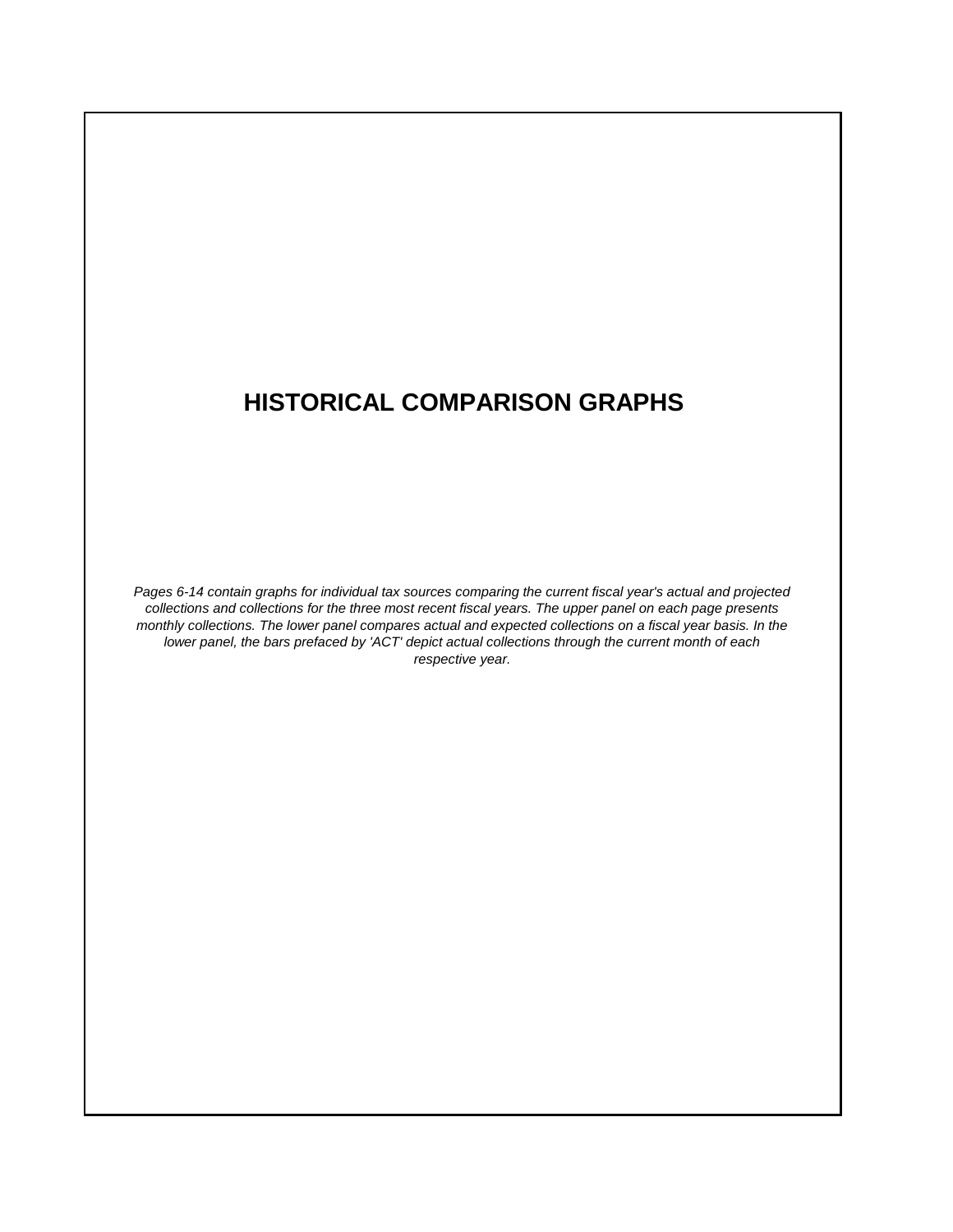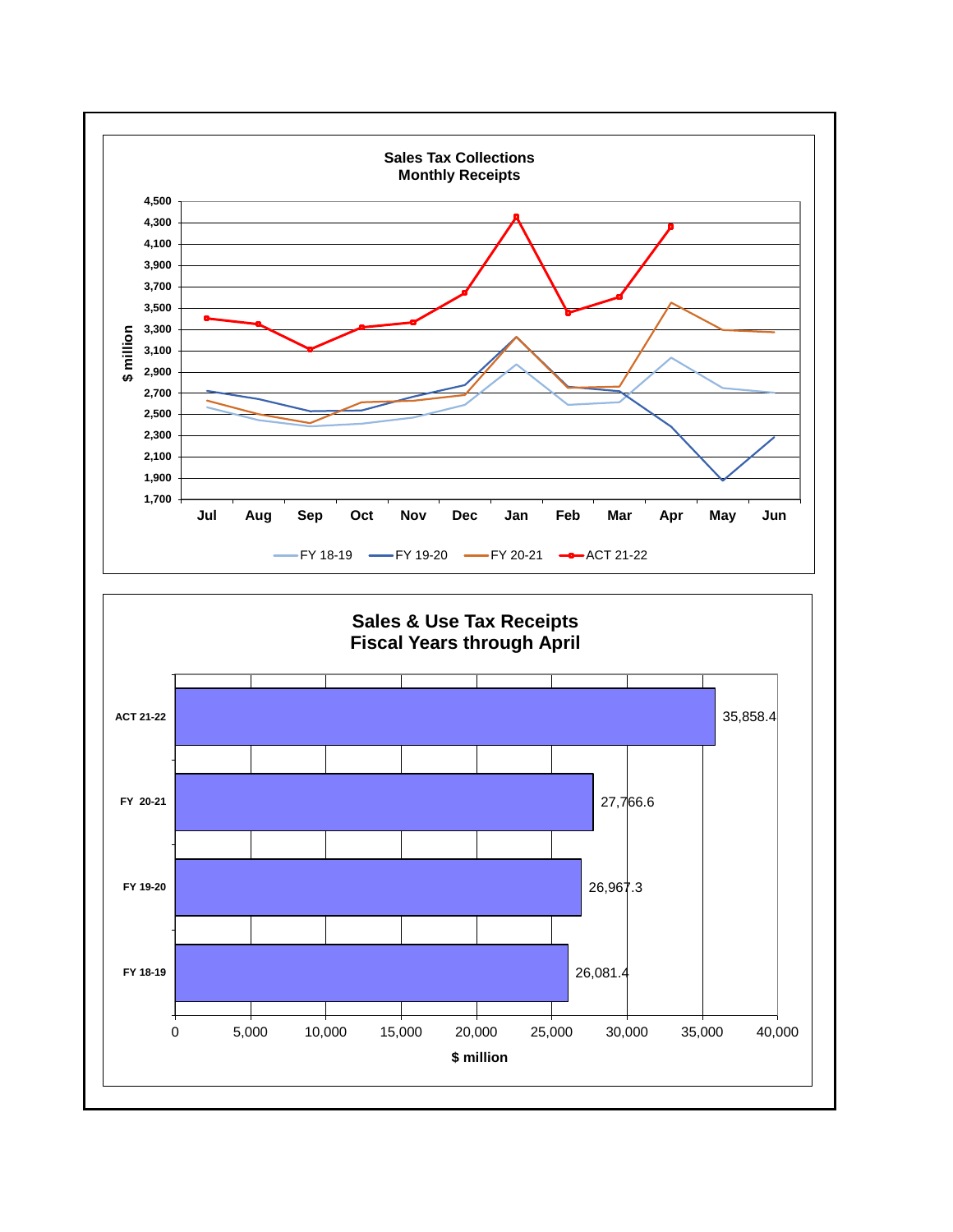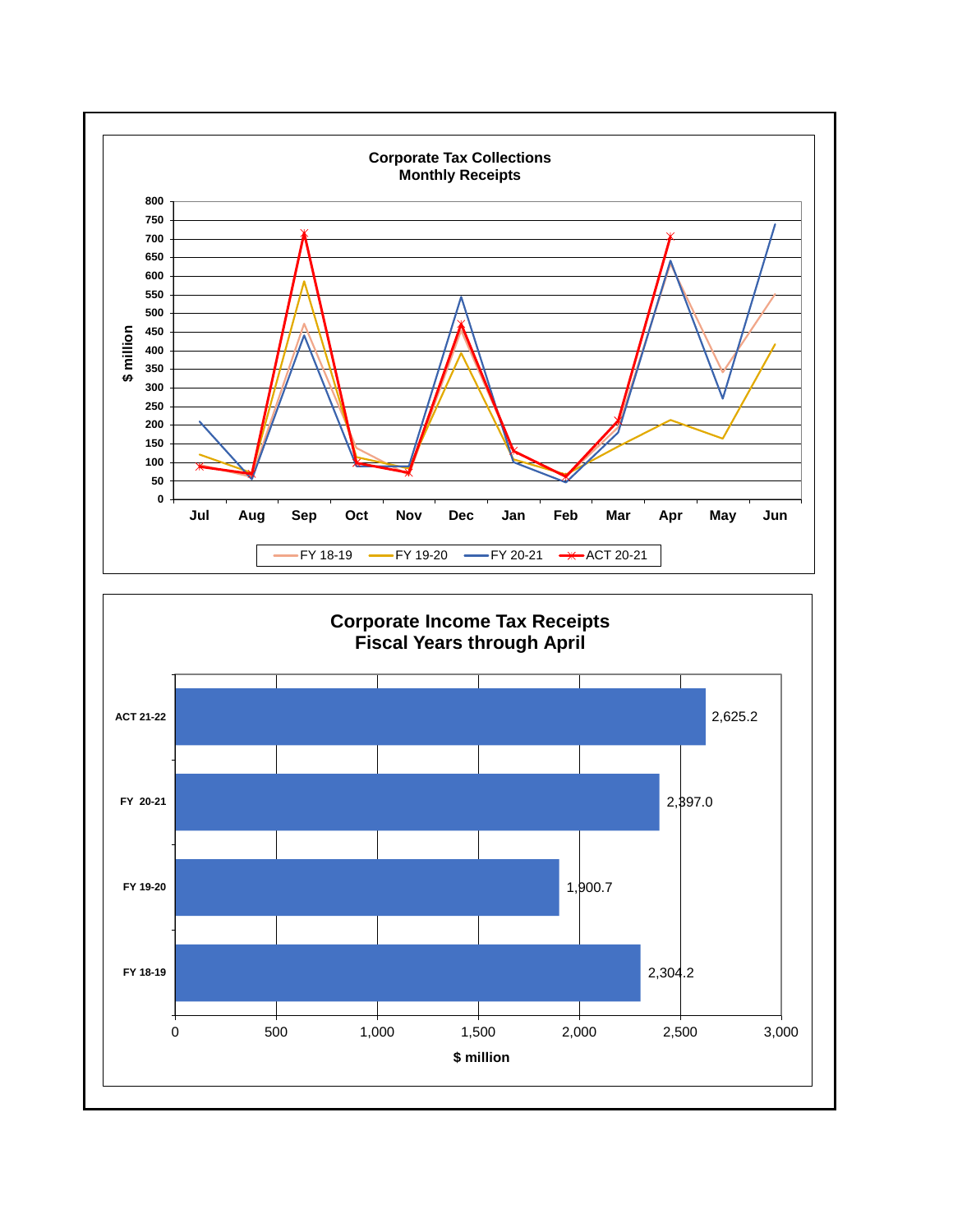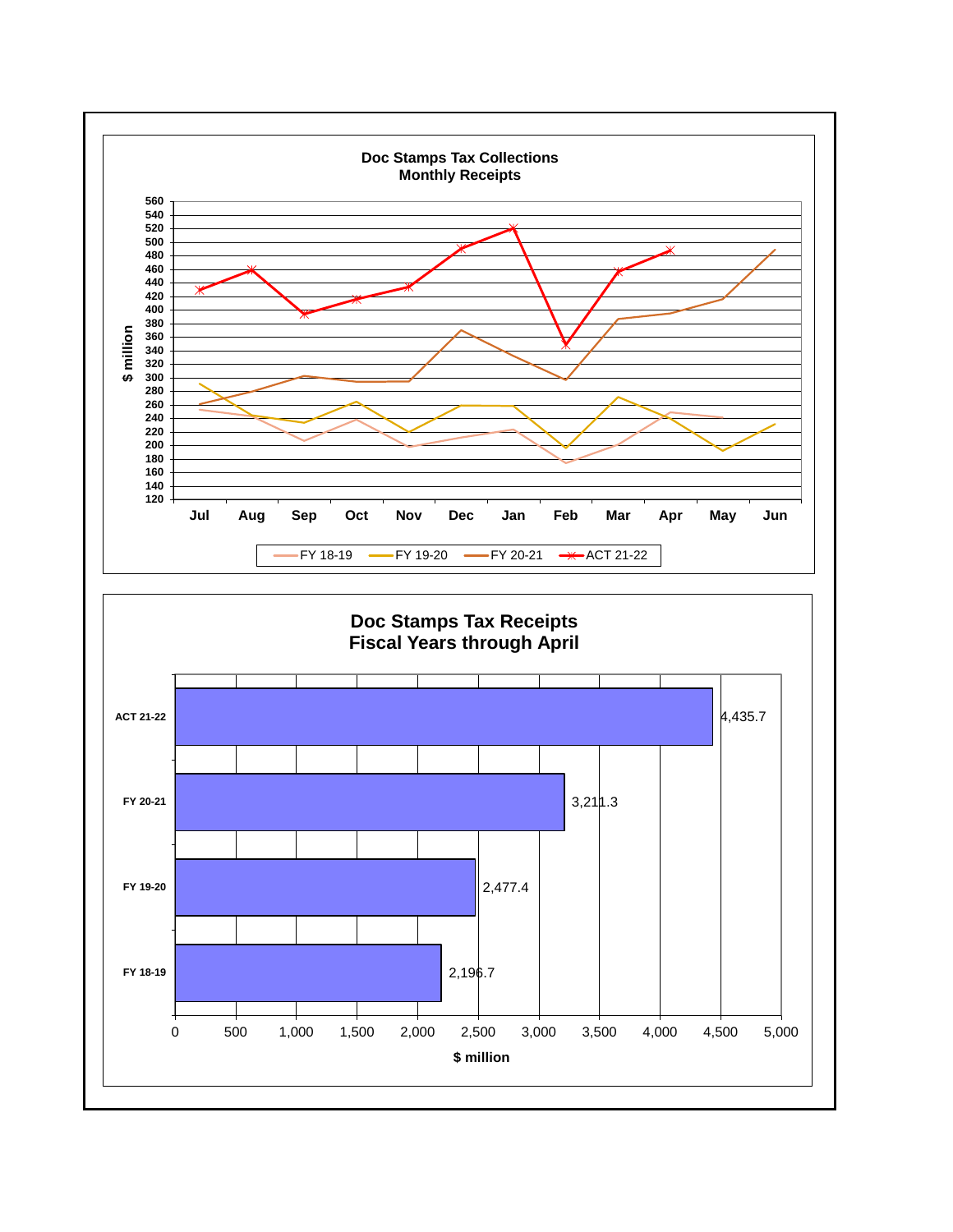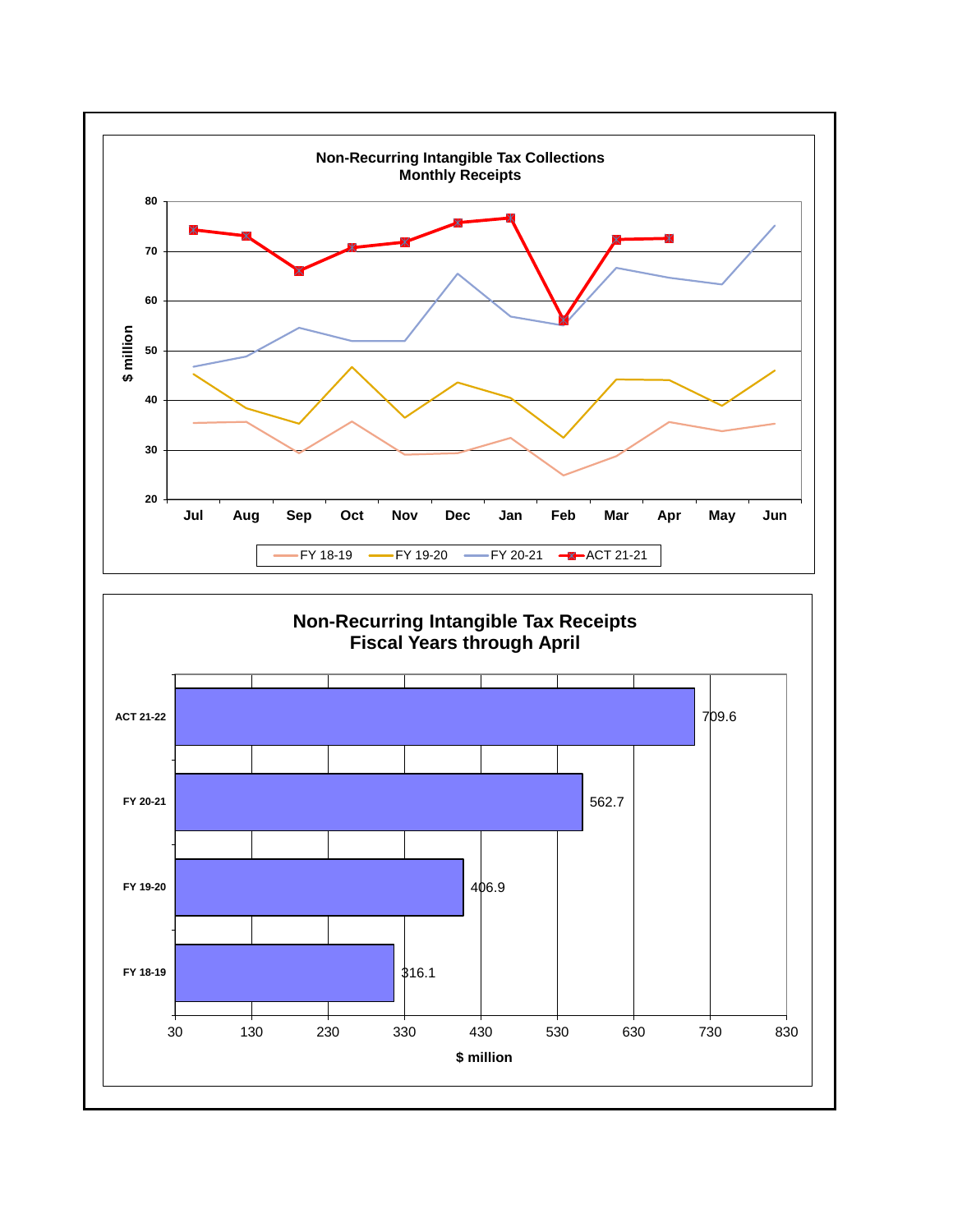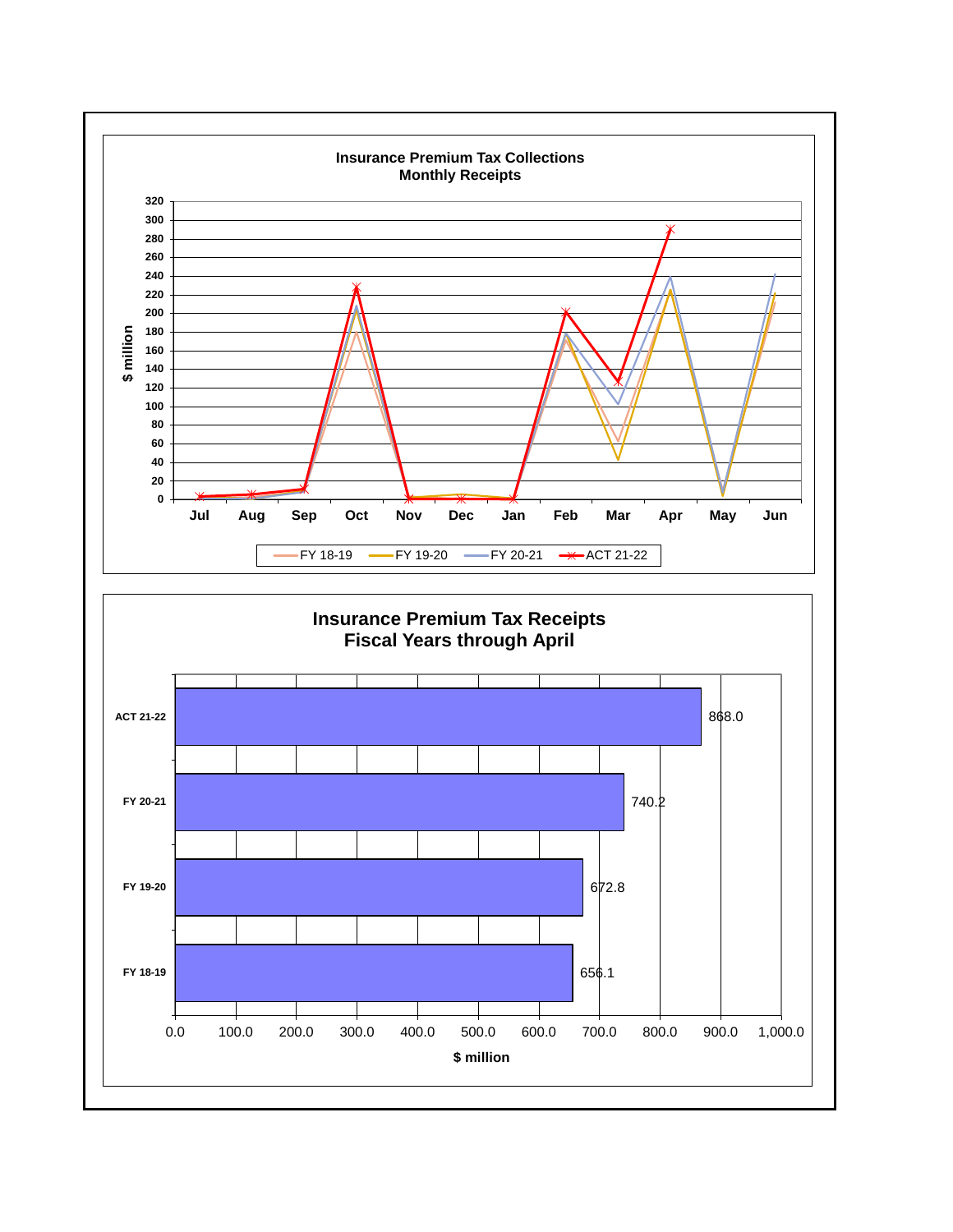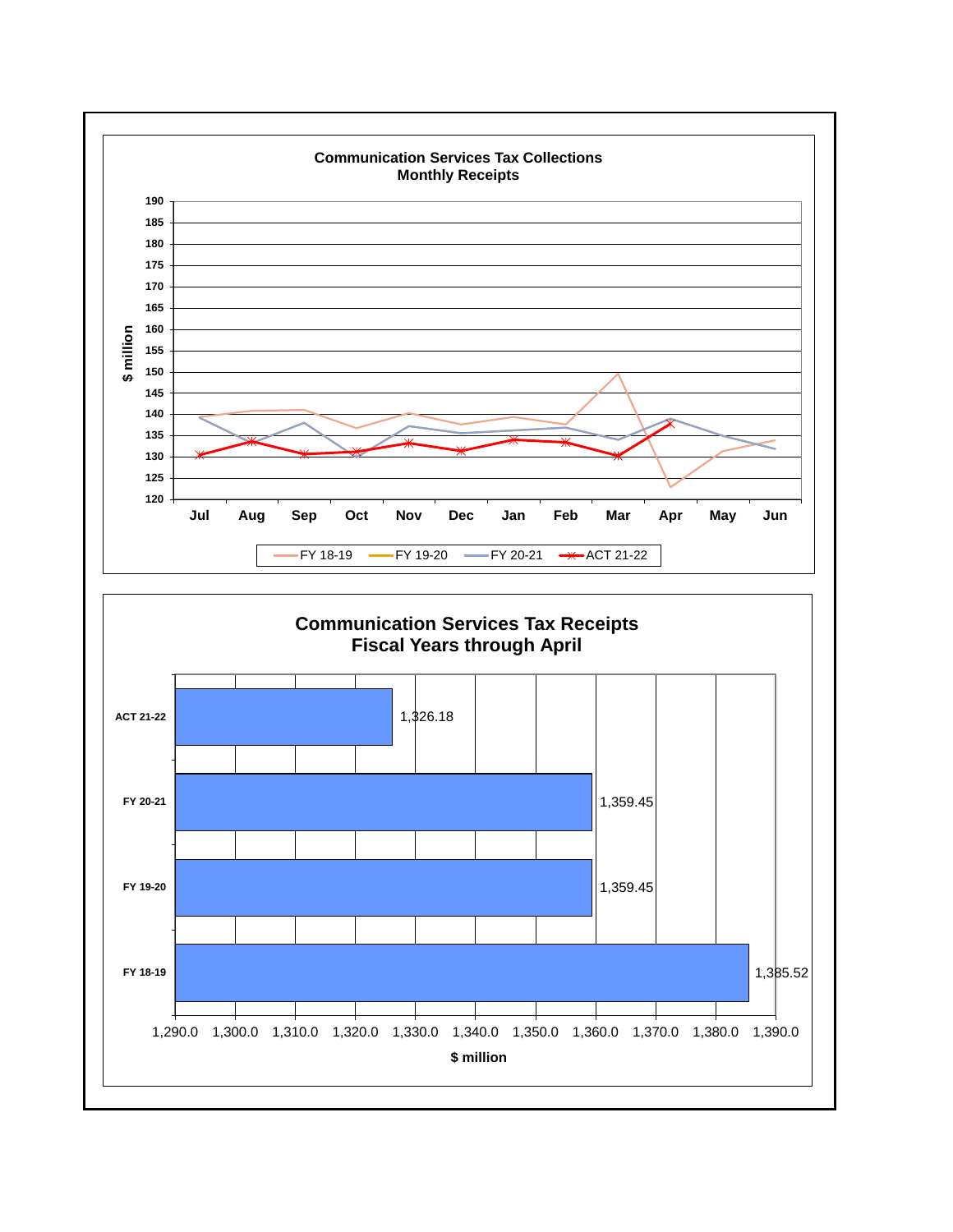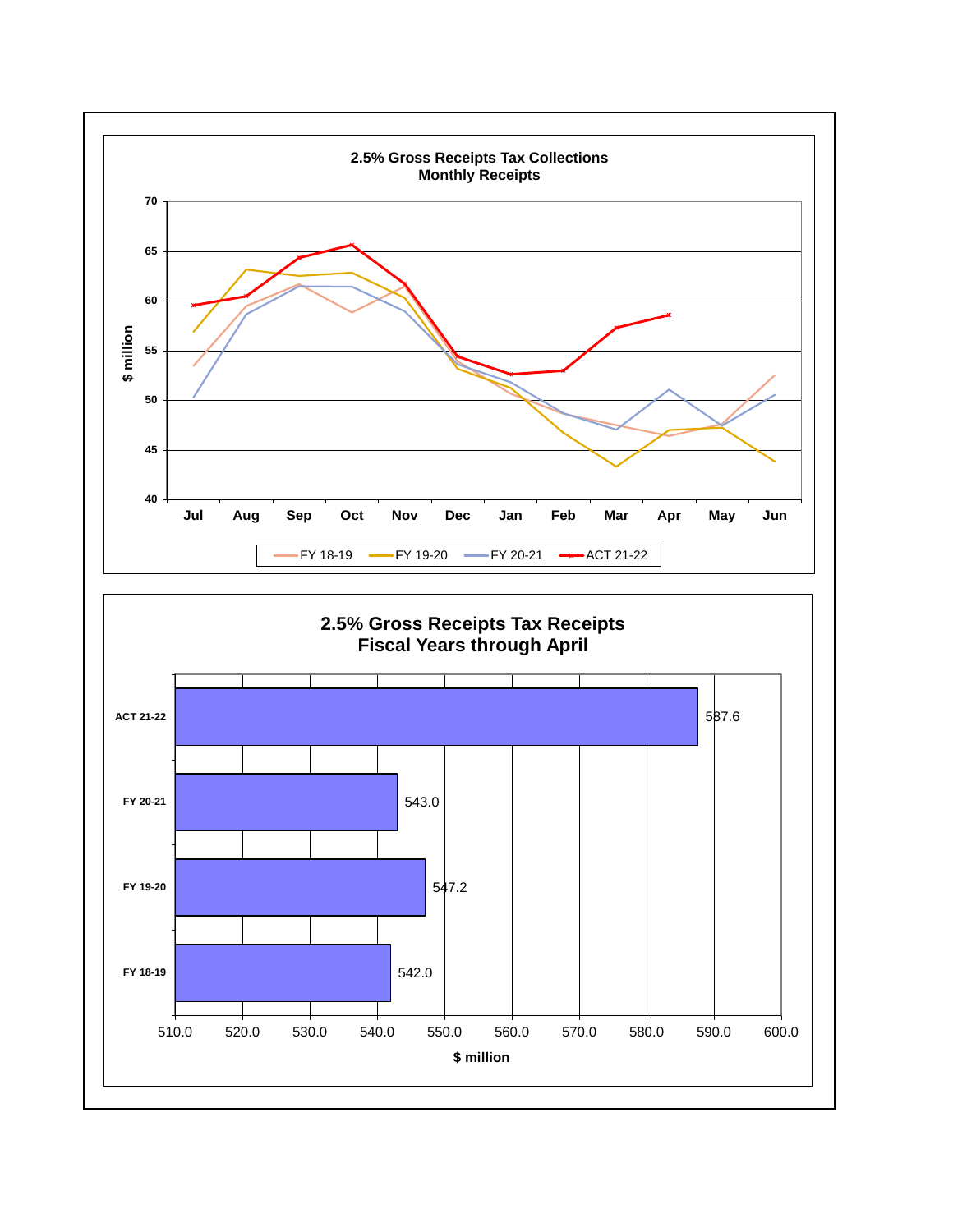